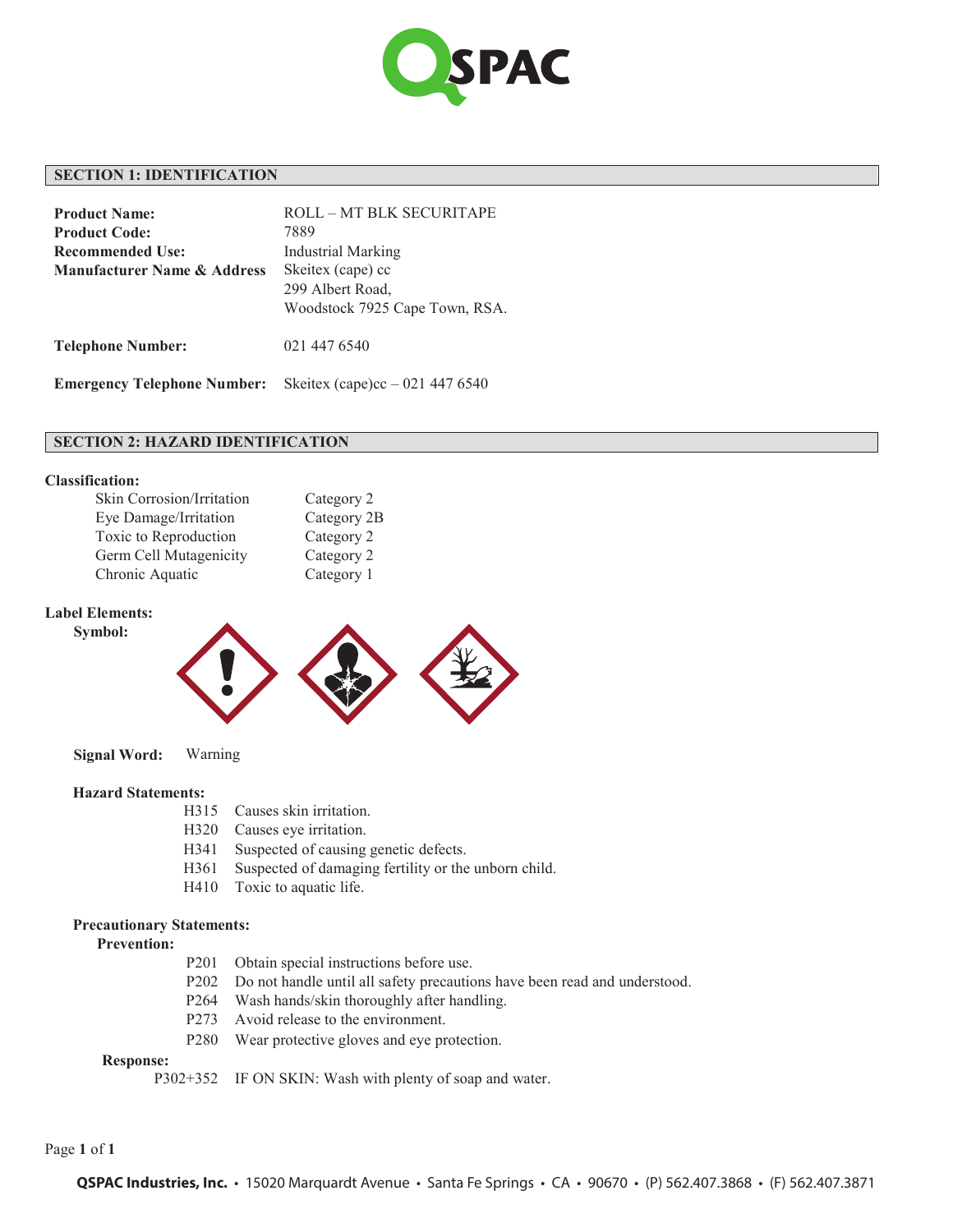

|           | P305+351+338 IF IN EYES: Rinse cautiously with water for several minutes. Remove contact lenses, if present and |
|-----------|-----------------------------------------------------------------------------------------------------------------|
|           | easy to do so. Continue ringing.                                                                                |
|           | P337+313 If eye irritation persists: get medical advice/attention.                                              |
| P332+313  | If skin irritation occurs: Get medical advice/attention.                                                        |
| P308+311  | IF exposed or concerned: Call a Poison Center/doctor.                                                           |
|           | P362+364 Take off contaminated clothing and wash it before reuse.                                               |
| Storage:  |                                                                                                                 |
|           | P405 Store locked up.                                                                                           |
| Disposal: |                                                                                                                 |

P501 Dispose of contents/container in accordance with local/regional/national/international regulations.

## **Hazards Not Otherwise Classified (HNOC)**

No additional information identified.

## **SECTION 3: COMPOSITION/INFORMATION ON INGREDIENTS**

| <b>Components</b> | CAS No.        | Percent         |
|-------------------|----------------|-----------------|
| Solvent Black 7   | 8005-02-5      | $10-15%$        |
| Aniline           | $62 - 53 - 3$  | $0.05 - 0.07\%$ |
| Solvent Orange 3  | 495-54-5       | $1 - 3\%$       |
| Solvent Violet 8  | $561 - 41 - 1$ | $1 - 3\%$       |
| Basic Blue 7      | 2390-60-5      | $1 - 3\%$       |
| Cyanox 2246       | 119-47-1       | $0.1 - 0.2\%$   |

| <b>SECTION 4: FIRST AID MEASURES</b> |                                                                                                       |  |
|--------------------------------------|-------------------------------------------------------------------------------------------------------|--|
|                                      |                                                                                                       |  |
| Inhalation:                          | Remove person to fresh air and keep comfortable for breathing. Call a Poison Center/Doctor if you     |  |
|                                      | feel unwell.                                                                                          |  |
| Ingestion:                           | Get medical advice/attention if you feel unwell.                                                      |  |
| <b>Eve Contact:</b>                  | Rinse cautiously with water for several minutes. Remove contact lenses, if present and easy to do so. |  |
|                                      | Continue rinsing. If eye irritation persists: get medical advice/attention.                           |  |
| <b>Skin Contact:</b>                 | Wash with plenty of soap and water. If skin irritation or rash occurs: Get medical advice/attention.  |  |
| <b>Notes to the Physician:</b>       | Treat symptomatically. No special treatment needed.                                                   |  |

## **SECTION 5: FIRE FIGHTING MEASURES**

| Suitable extinguishing media            | Dry chemical, foam, carbon dioxide and water fog.           |
|-----------------------------------------|-------------------------------------------------------------|
| Unsuitable extinguishing media          | None known.                                                 |
| Fire hazards/conditions of flammability | Not a flammable substance.                                  |
| <b>Explosion data</b>                   | Not sensitive to mechanical impact or static discharge.     |
| Fire-fighting procedure                 | Wear protective clothing and respiratory protection (SCBA). |
| <b>Hazardous combustion products</b>    | Oxides of carbon and nitrogen, irritating fumes and smoke.  |

## **SECTION 6: ACCIDENTAL RELEASE MEASURES**

| <b>Personal precautions</b>      | All persons dealing with clean-up should wear the appropriate protective equipment<br>expressed in Section 8. Do not eat, drink or smoke while participating in clean up.           |
|----------------------------------|-------------------------------------------------------------------------------------------------------------------------------------------------------------------------------------|
| <b>Environmental precautions</b> | Ensure spilled product does not enter drains, sewers, waterways or confined spaces. For<br>large spills, dike the area to prevent spreading.                                        |
| <b>Spill Containment/cleanup</b> | Contain and absorb spilled liquid with non-combustible, inert absorbent material such as<br>vermiculity or sand, then place absorbent material into a container for later disposal. |

Page **2** of **2**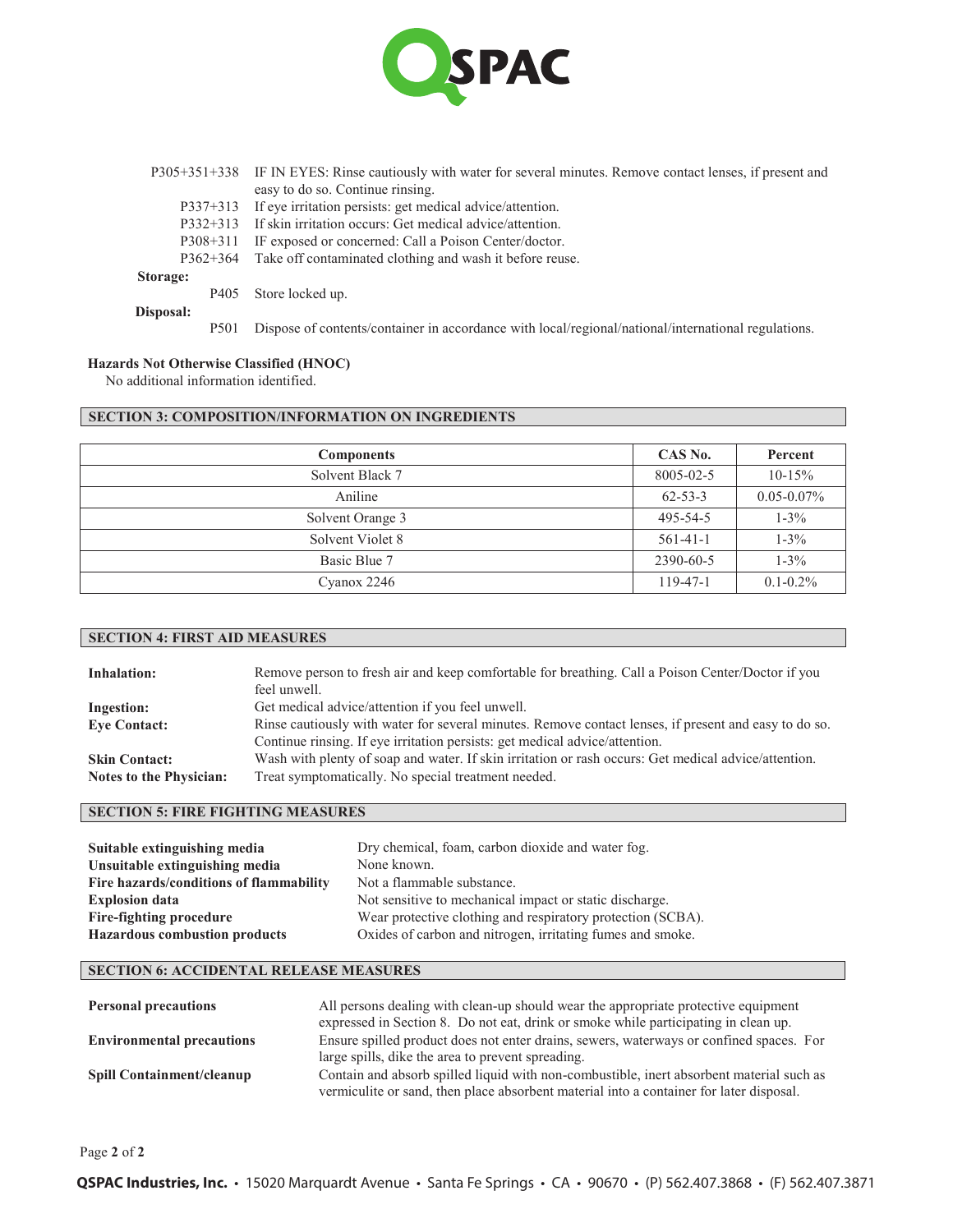

**Special spill response procedures** In case of a transportation accident, in the United States contact CHEMTREC at 1-800424-9300 or International at 1-703-527-3887.

## **SECTION 7: HANDLING AND STORAGE**

| <b>Precautions for safe handling</b>                  | Wear suitable protective equipment during handling. Do not ingest. Avoid contact with skin,<br>eyes and clothing. Wash thoroughly after handling.                        |
|-------------------------------------------------------|--------------------------------------------------------------------------------------------------------------------------------------------------------------------------|
| <b>Conditions for safe storage</b>                    | Store in a cool, dry, well-ventilated area. Store away from incompatibles, temperature<br>extremes and out of direct sunlight. Inspect periodically for damage or leaks. |
| Incompatible materials<br>Special packaging materials | Strong oxidizing agents; strong reducing agents; acids.<br>Always keep in containers made of the same materials as the supply container.                                 |

### **SECTION 8: EXPOSURE CONTROLS/PERSONAL PROTECTION**

#### **Component Exposure Limits**

No data available for the mixture

| Appropriate engineering controls | Use general or local exhaust ventilation to maintain air concentrations below recommended<br>exposure limits.                                                                                                                                                                                                         |
|----------------------------------|-----------------------------------------------------------------------------------------------------------------------------------------------------------------------------------------------------------------------------------------------------------------------------------------------------------------------|
| <b>Respiratory protection</b>    | If the TLV is exceeded, a NIOSH/MSHA-approved respirator is advised. Confirmation of<br>which type of respirator is most suitable for the intended application should be obtained<br>from respiratory protection suppliers.                                                                                           |
| Skin protection                  | Impervious gloves must be worn when using this product. Advice should be sought from<br>glove suppliers.                                                                                                                                                                                                              |
| <b>Eye/Face protection</b>       | Good industrial hygiene practices should be used when handling this product including<br>preventing eye contact and minimizing skin contact and inhalation.                                                                                                                                                           |
| Other protective equipment       | As needed to prevent eye contact and minimizing skin contact and inhalation.                                                                                                                                                                                                                                          |
| General hygiene measures         | Avoid breathing vapor or mist. Avoid contact with skin, eyes and clothing. Do not eat,<br>drink, smoke or use cosmetics while working with this product. Upon completion of work,<br>wash hands before eating, drinking, smoking or use of toilet facilities. Remove and wash<br>contaminated clothing before re-use. |

## **SECTION 9: PHYSICAL AND CHEMICAL PROPERTIES**

| <b>Physical state/Appearance</b>                        | Foam structure impregnated with a black ink |
|---------------------------------------------------------|---------------------------------------------|
| Odor                                                    | Slight                                      |
| <b>Odor Threshold</b>                                   | Not available                               |
| <b>Specific gravity</b>                                 | Not available                               |
| рH                                                      | Not available                               |
| <b>Initial Boiling point</b>                            | Not available                               |
| <b>Melting/Freezing point</b>                           | Not available                               |
| Coefficient of water/oil distribution                   | Not available                               |
| Vapor pressure (mm Hg @ 20 $\rm ^{o}C/68$ $\rm ^{o}F$ ) | Not available                               |
| Vapor density $(Air = 1)$                               | Not available                               |
| Evaporation rate (n-Butyl acetate $= 1$ )               | Slower than n-Butyl acetate                 |
| Solubility in water                                     | Not available                               |
| % Volatiles (by weight)                                 | Not available                               |
| <b>Flash point</b>                                      | Not applicable                              |
| <b>Auto-ignition temperature</b>                        | Not applicable                              |
| Lower flammable limit (% by vol)                        | Not applicable                              |
| Upper flammable limit (% by vol)                        | Not applicable                              |
| <b>Flame projection length</b>                          | Not applicable                              |
| <b>Flashback observed</b>                               | Not applicable                              |

Page **3** of **3**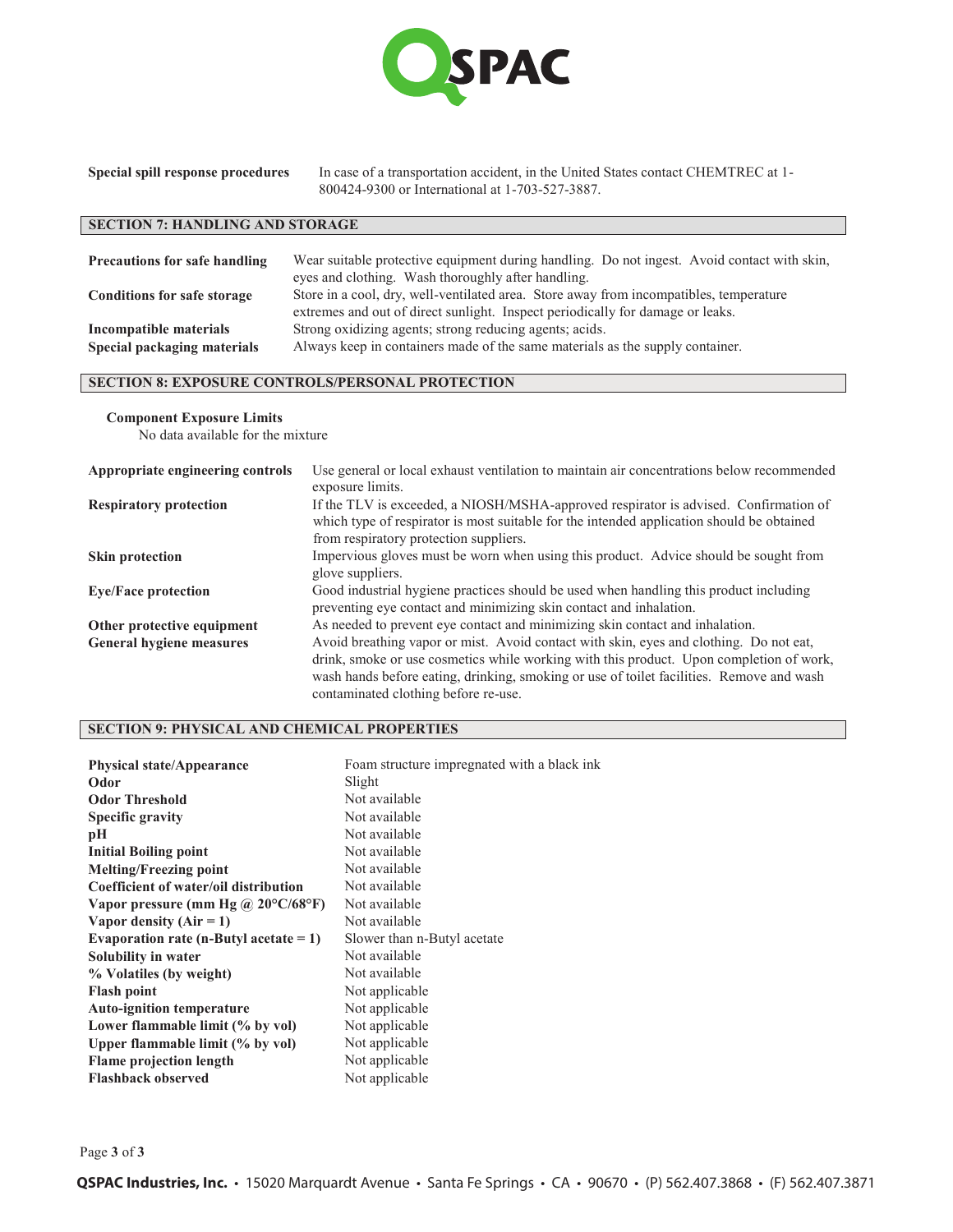

. دە

## **SECTION 10: STABILITY AND REACTIVITY**

| Reactivity                                | Not reactive.                                                            |
|-------------------------------------------|--------------------------------------------------------------------------|
| <b>Chemical Stability</b>                 | Stable under the recommended storage and handling conditions prescribed. |
| <b>Possibility of hazardous reactions</b> | None are known.                                                          |
| <b>Conditions to avoid</b>                | Avoid heat and open flame.                                               |
| Incompatible materials                    | See Section 7 (Handling and Storage) for further details.                |
| <b>Hazardous decomposition products</b>   | None known; refer to hazardous combustion products in Section 5.         |

## **SECTION 11: TOXICOLOGICAL INFORMATION**

There is no available data for the mixture itself, only for the ingredients. See below for individual acute toxicity data.

#### **Routes of Exposure**

Ingestion, inhalation, skin contact, eye contact.

| <b>Acute Toxicity</b> |                 |                   |               |                |                          |                          |                          |                         |                     |
|-----------------------|-----------------|-------------------|---------------|----------------|--------------------------|--------------------------|--------------------------|-------------------------|---------------------|
| Component             | CAS<br>Number   | Oral<br>$LD_{50}$ | Oral<br>Units | Oral<br>Animal | Dermal<br>$LD_{50}$      | Dermal<br>Units          | Dermal<br>Animal         | Inhalation<br>$LD_{50}$ | Inhalation<br>Units |
| Solvent Black 7       | $8005 - 02 - 5$ | 5200              | mg/kg         | Rat            | $\overline{\phantom{a}}$ | $\overline{\phantom{a}}$ | $\overline{\phantom{a}}$ |                         | -                   |
| Aniline               | $62 - 53 - 3$   | 250               | mg/kg         | Rat            | 836                      | mg/kg                    | Rabbit                   | 248                     | ppm                 |
| Solvent Orange 003    | 495-54-5        | 1650              | mg/kg         | Rat            |                          | ۰                        | $\overline{\phantom{a}}$ |                         |                     |
| Solvent Violet 008    | $561 - 41 - 1$  | 1400              | mg/kg         | Rat            | $\overline{\phantom{a}}$ | $\overline{\phantom{a}}$ | $\overline{\phantom{a}}$ |                         | -                   |
| Cyanox 2246           | 119-47-1        | 5000              | mg/kg         | Rat            | 10000                    | mg/kg                    | Rabbit                   | 5                       | mg/l                |

#### **Skin Corrosion/Irritation**

Some components of this product are skin irritants

### **Serious Eye Damage/Irritation**

Some components of this product are eye irritants.

#### **Sensitization**

No component of this product is a skin sensitizer.

#### **Germ Cell Mutagenicity**

No data available

#### **Carcinogenicity**

A component of this formula is listed as a carcinogen by NTP, IARC, or OSHA

## **Reproductive/Developmental Toxicity**

No data available

## **Specific Target Organ Toxicity**

Single Exposure No data available.<br>Repeated Exposure No data available. Repeated Exposure

#### **Aspiration Hazard**

The mixture does not pose an aspiration hazard

Page **4** of **4**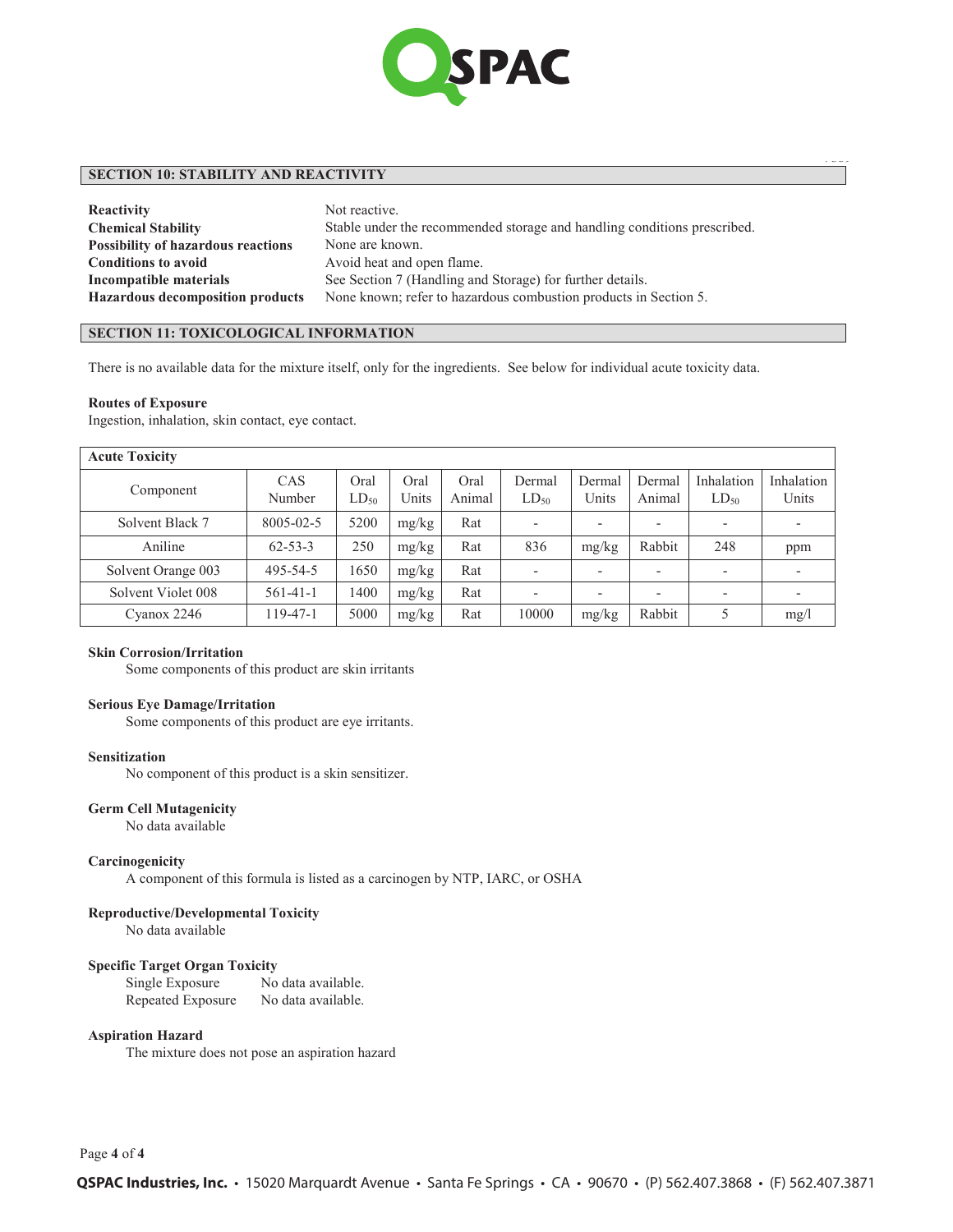

## **SECTION 12: ECOLOGICAL INFORMATION**

#### **Ecotoxicity No data is available on the mixture itself.**

Component Toxicity to Fish Toxicity to Invertebrates Toxicity to Algae

#### **Persistence**

No data available on the mixture.

#### **Bioaccumulative potential**

No data available on the mixture.

#### **Mobility in Soil**

No data available on the mixture.

#### **Other Adverse Effects**

Not determined.

## **SECTION 13: DISPOSAL CONSIDERATIONS**

| Disposal Instructions | Dispose of contents/container in accordance with local/regional/national/international       |  |  |  |
|-----------------------|----------------------------------------------------------------------------------------------|--|--|--|
|                       | regulations. The responsibility for proper waste disposal lies with the owner of the waste.  |  |  |  |
|                       | Emptied containers retain residue                                                            |  |  |  |
| US EPA Waste Number   | There is no applicable EPA waste number. This product, if discarded, is not expected to be a |  |  |  |
|                       | characteristic or listed hazardous waste.                                                    |  |  |  |

## **SECTION 14: TRANSPORTATION INFORMATION**

| <b>DOT</b>              | This material is not regulated |
|-------------------------|--------------------------------|
| UN Proper Shipping Name | This material is not regulated |
| <b>Hazard Class</b>     | N/A                            |
| UN Number               | N/A                            |
| Packing Group           | N/A                            |
| Marine Pollutant        | Nο                             |
|                         |                                |

## **SECTION 15: REGULATORY INFORMATION**

#### **SARA Sections 302 & 304**

Aniline 62-53-3

## **SARA Section 311 & 312**

#### **SARA Section 313**

The following component is subject to reporting levels established by SARA Title III, Section 313:<br>Aniline 62-53-3 Aniline 62-53-3

## **CERCLA**

No RQ's

### **TSCA**

All components of this product are either listed or are exempt on the TSCA inventory. The following components of this product are subject to the reporting requirements of Section 12(b) of TSCA:

## Page **5** of **5**